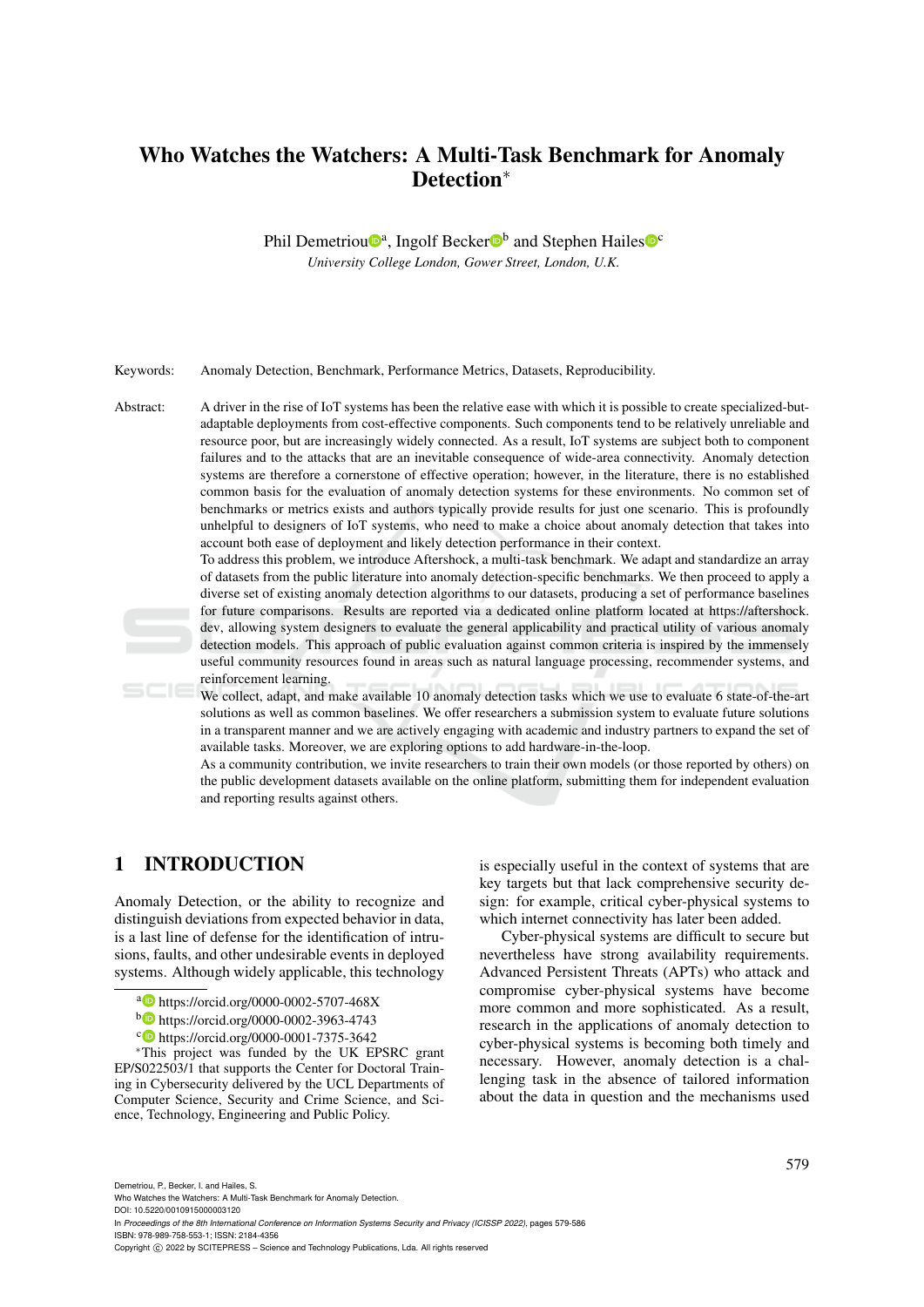to produce it. Partly as a result, comparisons between anomaly detection systems across a broad range of deployment scenarios are almost entirely missing.

Aftershock reduces the difficulty of establishing like-for-like comparisons between methods in this space and ensures reproducible results. Simultaneously, Aftershock enforces practices that avert mistakes and errors that could yield inaccurate performance metrics (for example the unintended mixing of development and test data) through a strict separation between model authors and evaluators.

In Section 2 we discuss the task of Anomaly Detection, its various interpretations, and prior work in this space. We proceed to introduce Aftershock in Section 3, discussing its requirements, the current tasks, baseline models, and our submission model. We follow this with a discussion of the performance of the baselines (Section 4), and discuss the implications, opportunities for improvements, and future work in Section 5 prior to our concluding remarks (Section 6).

# 2 BACKGROUND

Taxonomies of anomaly detection techniques typically draw a distinction between knowledge-based and behavior-based systems. The former identify specific patterns of misbehavior while the latter identify out-of-the-ordinary runtime features (Mitchell and Chen, 2014).

While knowledge-based systems are commonplace in practice, such methods are tailored for specific tasks and domains. Given that one of the core goals of this project is to encourage the development of generalisable anomaly detection methods, we exclusively consider behavior-based approaches. Within this subgroup, we identify three prevalent formulations of anomaly detection, in which the primary difference is the quality and quantity of contextual information to which a model has access: unsupervised, supervised, and semi-supervised. We further distinguish between temporal and non-temporal anomaly detection. In the former, observations may be influenced by preceding observations whereas, in the latter, observations are independent of each other.

Unsupervised anomaly detection involves a model that observes a stream of data and predicts the emergence of anomalies with no prior context; that is, without any knowledge of the underlying process or system prior to deployment. The model is expected to learn the characteristics of the underlying process dynamically, with the expectation that, with the passage of time, the model will become increasingly robust.

While this is the approached used in the only other known anomaly detection benchmark at the time of this writing, namely the Numenta Anomaly Benchmark (NAB) (Ahmad et al., 2017), the core limitation of unsupervised anomaly detection lies in the potential for model misprediction and corruption shortly after deployment when anomalous events may be ongoing. If an unsupervised model is initialized under anomalous conditions, it will interpret these conditions as its baseline of normality. This mode of operation may also be more limiting than necessary under real-world circumstances in which normal observations are abundant. Not leveraging this data renders the already complex training of models more difficult.

Supervised anomaly detection involves a model that is pre-trained on labeled (anomalous/nonanomalous) observations prior to deployment. In contrast to unsupervised anomaly detection, a supervised anomaly detection model is aware of the types of anomalies that may arise and trains a decision function to detect them. Notably, supervised anomaly detection techniques are trained only to detect types of anomalies observed during training and, therefore, will struggle to detect novel events that are unlike those captured within the provided training corpus.

Semi-supervised anomaly detection can be thought of as a compromise between unsupervised anomaly detection and supervised anomaly detection. A semi-supervised model is pre-trained on observations from the underlying system or process, but these observations need only be normal; there may be a total absence of anomalies. Semi-supervised models are thus expected to learn to distinguish between normal and abnormal observations on the basis of a notion of normality derived from the training data, without classifying discrete types of anomalies. Semi-supervised anomaly detection is vulnerable to corruption of its training dataset, which is expected to consist of only normal observations, akin to the issue identified in unsupervised anomaly detection.

# 3 AFTERSHOCK: A BENCHMARK FOR ANOMALY DETECTION MODELS

Given that there is usually an abundance of normal data, semi-supervised anomaly detection is a strong contender as the most realistic candidate for practical applications. While Aftershock is primarily tailored to this type of technique, it supports unsupervised algorithms without limitation since such models may be converted to semi-supervised models as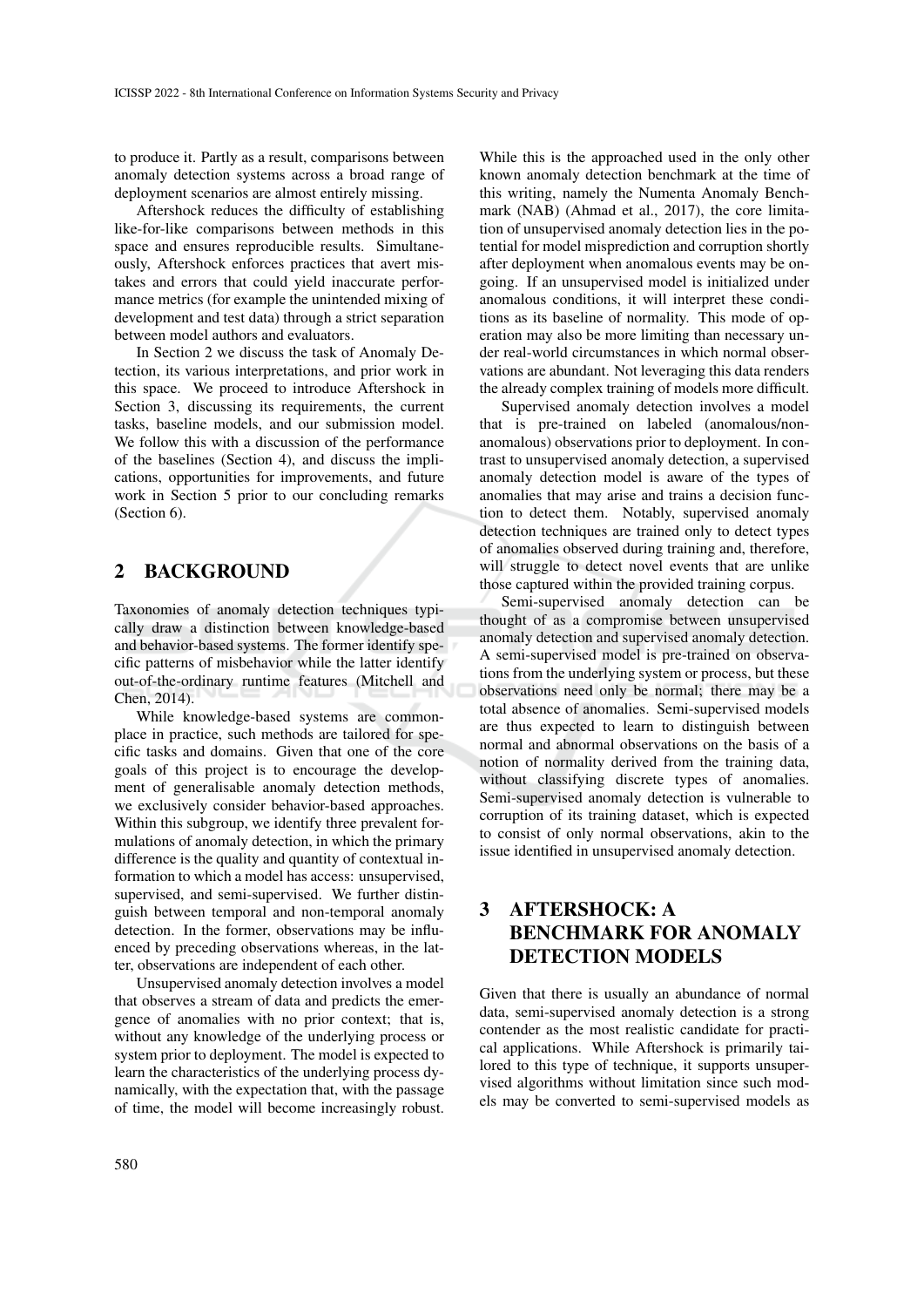discussed later in this section. The purpose of Aftershock is to enable like-for-like comparisons between anomaly detection techniques and, in doing so, spur the development of new techniques that exhibit excellent cross-task generality and practical utility.

While we evaluate a number of "off-the-shelf" anomaly detection models to establish comparative baselines, academics and industry practitioners may themselves contribute anomaly detection models to Aftershock for evaluation against a representative set of challenges. To that end, we have established a process to facilitate the submission of models based on virtually any technology, using containerization.

Aftershock features a diverse array of datasets specifically adapted for anomaly detection tasks. Each dataset is divided into a publicly accessible development dataset and a privately accessible test dataset. By "privately accessible", we mean that the test dataset is only accessible to models after submission to Aftershock. To that end, model execution occurs on dedicated air-gapped evaluation infrastructure, thereby avoiding mistakes such as the accidental mixture of development and test data.

The suggested workflow, as illustrated in Figure 1, is for contributors to use the publicly available development dataset to fit their model on a per-task basis, extract the requisite inference routines, and package them into standardized container images. On initialization, these containers are expected to read the test dataset from the local filesystem and produce an anomaly prediction in [0,1] for each observation, with  $0/1$  representing absolute confidence of normality/abnormality.

Once submitted, container images are transferred to the Aftershock evaluation infrastructure and are run until completion or exhaustion of the resources provisioned. When model predictions are finally produced, Aftershock will compare them to ground truth labels and produce a series of performance metrics that are published on the online platform.

Aftershock does not place any constraints on model architecture beyond the ability to process observations via standard file-based I/O and to make corresponding predictions as to their normality or abnormality. Unsupervised models can be adapted to semi-supervised models by ingesting the provided development datasets to inform their state prior to submission.

To ease the contribution of models encumbered by confidentiality or intellectual property concerns, we allow authors to keep the training mechanism of their contribution secret and absent from submitted container images. To the same end, we allow authors to request the deletion of all executable components as-



Figure 1: Model contribution process diagram. Green, yellow, and red items represent publicly accessible, privately accessible, and secret data respectively. Blue actions are taken by the contributor whereas purple actions are taken by the Aftershock maintainers.

sociated with their contribution immediately following evaluation.

### 3.1 Datasets

Aftershock features ten anomaly detection tasks, which cover a broad range of feature counts, data quantities and difficulties, as shown in Tables 1 and 2. As Aftershock aims to reward cross-task generality, we designed the benchmark such that achieving good performance requires a model to perform well across as many tasks as possible. We describe these tasks below and discuss our evaluation mechanism in Section 4.

All tasks made initially available on the platform are derived from existing publicly accessible sources, namely simulators or raw data, that have undergone random but consistent geometric transformations to inhibit the use of models trained on the publicly available sources. To prevent side-channel attacks, Aftershock does not expose inter-networking facilities to the containers during evaluation. Nevertheless, as many of the evaluation datasets are ultimately directly derived from publicly available counterparts, there exists some risk of inference that cannot be eliminated. We hope to include additional proprietary tasks in the future to partially address this concern.

Where development and test datasets are indicated in the original source, these datasets are preserved. Where no such distinction is made, development datasets are produced by extracting a uniformly random 50% subset of normal observations without substitution. The remaining data, both normal and abnormal, represents the private test data.

#### 3.1.1 Cyber-physical Systems

We include four datasets derived from raw data produced by cyber-physical systems or simulations.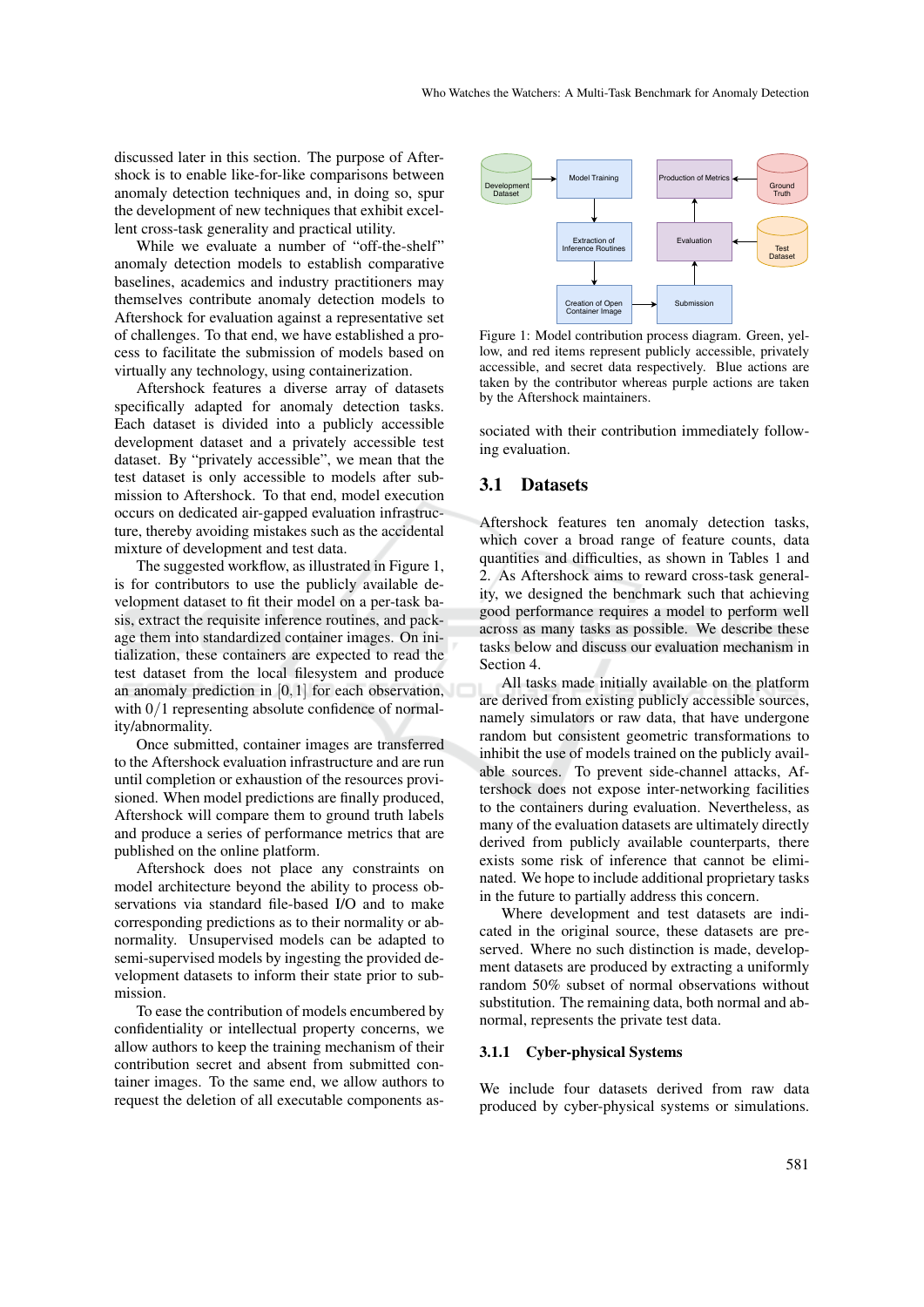Table 1: Task feature counts and quantities of normal and abnormal data.

| Task                     | Features     | Normal<br>Samples | Abnormal<br>Samples |  |  |  |
|--------------------------|--------------|-------------------|---------------------|--|--|--|
| Cyber-physical Systems   |              |                   |                     |  |  |  |
| TE Fortran               | 53           | 406,400           | 572,800             |  |  |  |
| <b>TE Matlab</b>         | 42           | 878,195           | 136,769             |  |  |  |
| <b>TE Rieth</b>          | 23           | 730,000           | 14,600,000          |  |  |  |
| <b>SWaT 2015</b>         | 52           | 890.298           | 54,621              |  |  |  |
| <b>Computer Networks</b> |              |                   |                     |  |  |  |
| CIC-IDS-2017             | 78           | 2,273,097         | 557,646             |  |  |  |
| KDD (HTTP)               | 38           | 309.523           | 313,568             |  |  |  |
| KDD (SMTP)               | 47,685<br>38 |                   | 48,869              |  |  |  |
| Cross-domain             |              |                   |                     |  |  |  |
| Shuttle                  | 9            | 68,216            | 5,288               |  |  |  |
| CoverType                | 10           | 283,301           | 2,747               |  |  |  |
| Mammography              | 6            | 10,923            | 260                 |  |  |  |

Table 2: Task feature counts and quantities of development and testing data.

| Task                     | Features | Dev<br>Samples   | <b>Test</b><br>Samples |  |  |  |
|--------------------------|----------|------------------|------------------------|--|--|--|
| Cyber-physical Systems   |          |                  |                        |  |  |  |
| <b>TE</b> Fortran        | 53       | 201,600          | 777,600                |  |  |  |
| <b>TE Matlab</b>         | 42       | 434,750          | 580,214                |  |  |  |
| <b>TE Rieth</b>          | 23       | 250,000          | 15,080,000             |  |  |  |
| <b>SWaT 2015</b>         | 52       | 495,000          | 449,919                |  |  |  |
| <b>Computer Networks</b> |          |                  |                        |  |  |  |
| <b>CIC-IDS-2017</b>      | 78       | 529,918          | 2,300,825              |  |  |  |
| KDD (HTTP)               | 38       | 309,523          | 313,568                |  |  |  |
| <b>KDD (SMTP)</b>        | 38       | 47,685<br>48,869 |                        |  |  |  |
| Cross-domain             |          |                  |                        |  |  |  |
| Shuttle                  | 9        | 34,108           | 39,396                 |  |  |  |
| CoverType                | 10       | 141,650          | 144,398                |  |  |  |
| Mammography              | 6        | 5,461            | 5.722                  |  |  |  |

These include three datasets derived from variants of the Tennessee-Eastman (TE) industrial process, namely its (original) Fortran (Downs and Vogel, 1993) implementation, revised Matlab (Bathelt et al., 2015) implementation and raw data published by Rieth et al. (Rieth et al., 2017). We also include a dataset derived from the SWaT project<sup>1</sup>.

Tennessee-Eastman is a realistic process simulation of a chemical plant that has been widely used as a benchmark for control and monitoring research. The simulators found in the Tennessee-Eastman source code distributions can produce 20 or 28 types of different process faults under the Fortran and revised Matlab implementations respectively. These faults occur due to various disturbances; some faults almost instantaneously place the process in a critical state while others (notably disturbances 3, 9, and 15 in the Fortran implementation) produce statistically insignificant deviations (Lee et al., 2006; Detroja et al., 2006).

SWaT is a water treatment dataset that was designed to accelerate cybersecurity research in the context of cyber-physical systems. The process begins by taking in raw water, adding necessary chemicals to it, filtering it via an Ultrafiltration (UF) system, de-chlorinating it using UV lamps, and then feeding it to a Reverse Osmosis (RO) system. A backwash process cleans the membranes in UF using the water produced by RO. The cyber portion of SWaT consists of a layered communications network, Programmable Logic Controllers (PLCs), Human Machine Interfaces (HMIs), Supervisory Control and Data Acquisition (SCADA) workstation, and a Historian. Data from sensors is available to the SCADA system and is recorded by the Historian for subsequent analysis.

### 3.1.2 Computer Networks

We include three datasets derived from network traffic analysis in networks exhibiting anomalous activity. Namely, we include the CIC-IDS-2017 dataset (Sharafaldin et al., 2018) and two instances of the legacy KDD Cup 1999 dataset<sup>2</sup> which is preserved to facilitate historical comparisons.

The CIC-IDS-2017 dataset is a recent dataset derived from real-world network traffic that includes normal traffic and traffic from periods when the network was under various forms of attack. Over a fiveday capture period, the network simulated had undergone brute force FTP, brute force SSH, denial of service (DoS), heartbleed, web, and other attacks.

The KDD Cup 1999 dataset is a popular intrusion detection dataset that includes traffic metrics arising from a wide variety of intrusions simulated in a military network environment. Two derivatives of the KDD Cup 1999 dataset are constructed from http and SMTP observations independently. While the original dataset contains 41 input features, the tasks herein group observations by layer 7 protocol and strip three related features: "protocol\_type", "service" and "flag" to produce http and SMTP tasks with 38 features.

<sup>1</sup>The SWaT dataset is available at https://itrust.sutd.edu. sg/testbeds/secure-water-treatment-swat/.

<sup>2</sup>The KDD Cup 1999 dataset is available at http://kdd. ics.uci.edu/databases/kddcup99/kddcup99.html.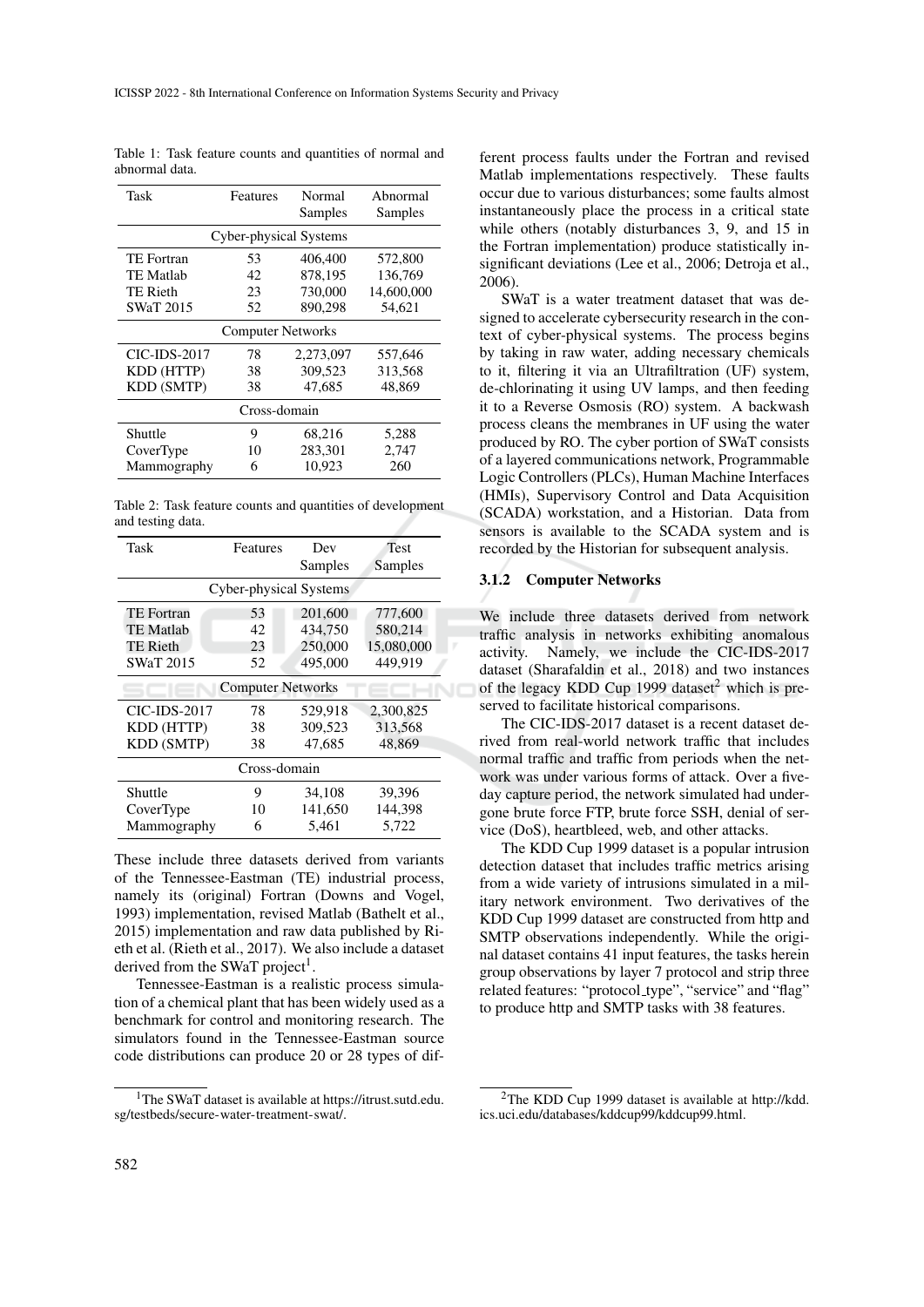#### 3.1.3 Cross-domain

We include three unrelated anomaly detection datasets that were selected to provide indications of cross-task generality.

The Mammography dataset available from open $ML^3$  is a medical anomaly detection dataset, originally published by Aleksandar Lazarevic (Woods et al., 1994), that consists of 11,183 observations with 6 input features, including 260 anomalies representing mammary calcifications that may be indicators of invasive cancer. Mammography is an example of a highly unbalanced dataset, that made it an appropriate, but intentionally different Aftershock task. All of the features included in the original dataset are carried forward into Aftershock.

The Shuttle (also known as Statlog) dataset<sup>4</sup> from the UCI machine learning repository (Dua and Graff, 2017) was originally intended as a multi-class classification dataset consisting of 58,000 observations with 9 input features. Shuttle has been adapted to an anomaly detection task for Aftershock by designating one class as the normal class, stripping observations from a certain other class, and treating the remaining classes as anomalies, as described by the Outlier Detection Datasets project<sup>5</sup>.

The CoverType<sup>6</sup> (also known as ForestCover) dataset from UCI machine learning repository (Dua and Graff, 2017) was intended to be a multi-class classification dataset used for predicting forest cover type from cartographic variables. The relevant study area includes four wilderness areas located in the Roosevelt National Forest of northern Colorado in the United States. These areas represent forests with minimal human-caused disturbances, so that existing forest cover types are a result of ecological processes rather than forest management practices. Cover-Type consists of 581,012 observations with 54 input features (10 quantitative features, 4 binary wilderness area features, and 40 binary soil type features) whereas the derivative anomaly detection task available on Aftershock only includes the 10 quantitative features. For the purposes of anomaly detection, observations from one class represent normal data and those from another represent anomalies; observations not associated with the foregoing two classes are ignored, as described by the Outlier Detection Datasets project<sup>5</sup>.

## 3.2 Baseline Models

To set an initial comparative menu for this project, we have chosen a variety of anomaly detection models from the Scikit-learn project (Pedregosa et al., 2011) to act as baselines in our initial experiments. These algorithms are a representative sample of anomaly detection algorithms that are currently available "offthe-shelf".

Due to the popularity of the Scikit-learn project, we anticipate that these algorithms are key tools for data science practitioners more broadly. The implementations of these algorithms together with training and submission scripts for Aftershock can be found on the project website and should serve as a starting point for future submission.

Isolation Forest: (Liu et al., 2012) is an ensemble method that performs semi-supervised anomaly detection by isolating observations from each other such that anomalies are isolated more quickly than normal observations. Unlike previous methods, Isolation Forest has linear training and inference complexity relative to the size of the respective datasets, and can operate in high-dimensional settings with or without redundant features.

One-Class Support Vector Machines: (Schölkopf et al., 2001) represent a class of algorithms that perform semi-supervised anomaly detection by mapping training data onto a feature space by means of a kernel function that maximizes the margin of the mapped data to the origin. Anomalies can then be distinguished by their embedded distance from the origin. Although one-class support vector machines have demonstrated superior performance at the time of their discovery, their runtime complexity scales quadratically with the size of the training data, rendering them of limited practical usefulness.

Minimum Covariance Determinant: is an algorithm that performs semi-supervised anomaly detection by leveraging FAST-MCD (Rousseeuw and Driessen, 1999) to identify a subset of the training data whose covariance matrix has the lowest discriminant. Once this subset has been identified, its covariance matrix can be used to derive an elliptic envelope of the region of normality and identify any outliers as anomalies.

Local Outlier Factor: (Breunig et al., 2000) is an algorithm for semi-supervised anomaly detection that is closely related to the K-nearest neighbors algorithm (Cover and Hart, 1967) and leverages the difference in density between neighboring observations

<sup>3</sup>The Mammography dataset is available at https:// www.openml.org/d/310.

<sup>4</sup>The Shuttle dataset is available at https://archive.ics. uci.edu/ml/datasets/Statlog+(Shuttle).

<sup>5</sup>The Outlier Detection Datasets are available at http: //odds.cs.stonybrook.edu/.

<sup>6</sup>The ForestCover dataset available is at https://archive. ics.uci.edu/ml/datasets/covertype.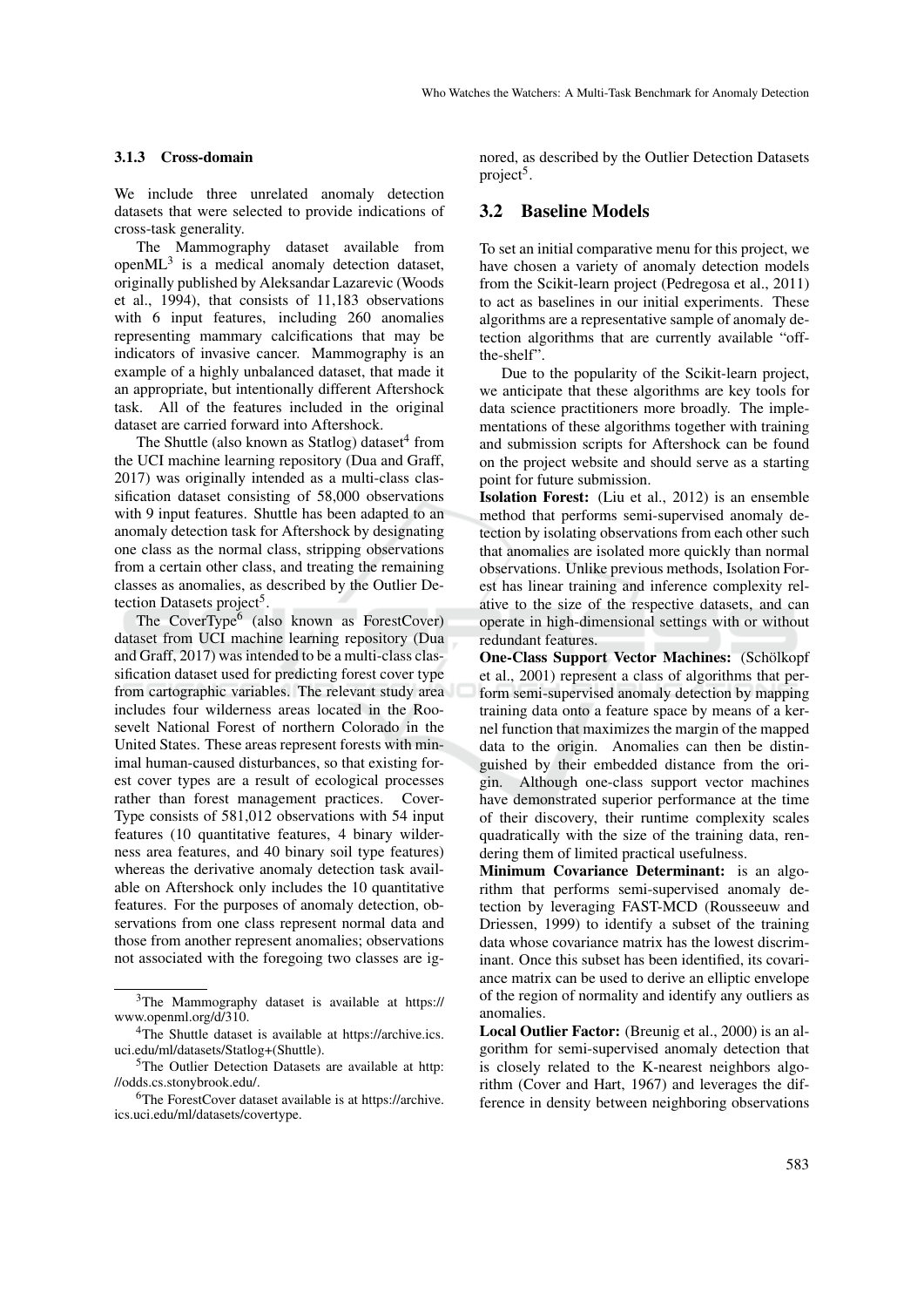as a proxy for abnormality; that is, observations with substantially lower density than their nearest neighbors are seen as anomalous.

Beyond these baselines, we include two additional anomaly detection algorithms.

MStream: (Bhatia et al., 2021) is a recent technique that performs multivariate streaming anomaly detection in constant time and memory by combining locality-sensitive hashing with a Count-Min-Sketch construction.

Bionic: (Demetriou et al., 2022) is an anomaly detection method developed by the authors. Bionic is a semi-supervised anomaly detection system that combines Neural Networks with robust gradient-free optimization techniques to produce novel, task-specific model architectures for anomaly detection tasks.

## 3.3 Submission and Model Evaluation

Aftershock allows researchers to contribute anomaly detection models for inclusion in the project's model directory and task-specific and global leaderboards. We have developed a Contributor License Agreement that allows the contributor to retain their ownership in the work submitted while granting Aftershock the necessary legal rights to use that contribution to perform model evaluation and publish the resulting metrics on the foregoing leaderboards.

To facilitate the consistent and reliable evaluation of potentially very different models operating under potentially vastly different execution environments, Aftershock leverages containerization to operate contributed models, which must take the form of Open Container Images<sup>7</sup> and include at least inference subroutines, compiled or otherwise.

Container images must satisfy a data interchange contract, described on a per-task basis on the Aftershock website. For all existing tasks, this interchange involves the reading of observations and writing of predictions to and from CSV or HDF5 files found under file-system paths known a priori, as per the specifications of various tasks. Where deviations from this pattern are necessary, these will be noted under the specification of the relevant task. Upon completion, several indicative performance metrics are computed per completed task:

Area Under Curve: The area under the receiver operating characteristic (ROC) curve is an indicator of the performance of a binary classification model computed via the aggregation of performance metrics under various discrimination thresholds.

Inference Runtime: The amount of time required to compute model predictions as to the normality or abnormality of observations in the test datasets of various tasks is an indication of the practical usefulness of a model and of the computational considerations involved in a hypothetical deployment. The change in runtime with a varying number of features (i.e. across task) yields a measure of performance scaling with respect to task dimensionality.

Further to the per-task metrics described, the permodel geometric mean of each of the foregoing metrics is computed across all attempted tasks, yielding an approximate measure of general performance. As contributors may choose to have their models evaluated in only a subset of tasks, we also note the percentage of tasks attempted relative to the total number of tasks available.

To prevent service degradation arising from faults or abuse, we apply a number of restrictions and resource constraints when executing submitted container images, which contain arbitrary code. Namely, containers are limited to 4 CPU cores and 4GB of system memory, with some more intricate but reasonable I/O and syscall restrictions. Containers are also limited to a runtime of 24 aggregate core hours. In the event that a container exceeds these limitations, execution ceases and the submission will remain unranked. We ensure consistency in these limits and the general availability of resources by executing submissions serially on dedicated infrastructure.

## 4 EXPERIMENTS

To better understand the challenge posed by the included tasks, we conduct experiments with "off-theshelf" anomaly detection models from the Scikitlearn project to establish global and task-specific baselines. For the purpose of these experiments, the relevant models are fitted using the publicly available development dataset for each task and, thereafter, evaluated using the standard containerized mechanism previously discussed. All model parameters are fixed to their default values as of Scikit-learn version 0.23.0, which were deemed to be reasonable for general applications.

In Table 3, we summarize the AUC scores achieved by the tested models in every attempted and fully completed task. The MStream algorithm has only been evaluated on temporal tasks that can support streaming anomaly detection; the remaining tasks are incompatible with this algorithm. The miss-

<sup>7</sup>The Open Container Image format was developed as part of The Open Container Initiative: a Linux Foundation project to design open standards for operating-system-level virtualization.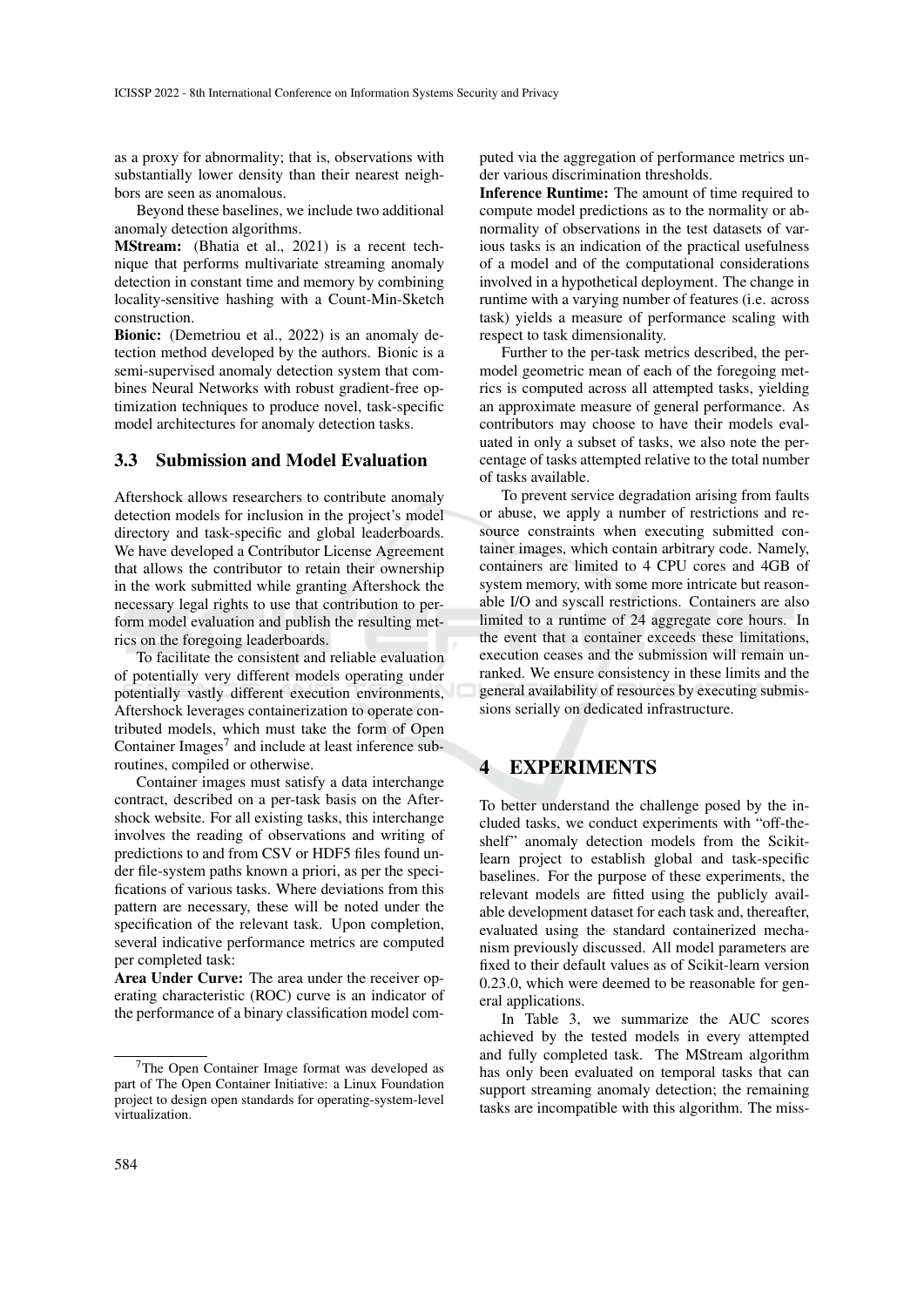ing values for One-class SVM are due to runtimes exceeding 24 core hours, at which point the evaluation process times out. In Table 4 we similarly summarize the inference runtime for each model-task pair in milliseconds per record.

Table 3: AUC Scores of Model Baselines.

| Task                     | Bionic | МS    | ΙF    | <b>SVM</b> | <b>MCD</b> | LOF   |
|--------------------------|--------|-------|-------|------------|------------|-------|
| Cyber-physical Systems   |        |       |       |            |            |       |
| <b>TE</b> Fortran        | 0.759  | 0.520 | 0.637 | 0.615      | 0.752      | 0.664 |
| <b>TE Matlab</b>         | 0.829  | 0.676 | 0.704 | 0.675      | 0.665      | 0.772 |
| <b>TE Rieth</b>          | 0.898  | 0.898 | 0.740 | 0.668      | 0.855      | 0.702 |
| <b>SWaT 2015</b>         | 0.854  | 0.708 | 0.834 | 0.510      | 0.784      | 0.510 |
| <b>Computer Networks</b> |        |       |       |            |            |       |
| <b>CIC-IDS-2017</b>      | 0.802  | 0.291 | 0.717 | 0.702      | 0.595      | 0.797 |
| KDD (HTTP)               | 0.999  |       | 0.939 | 0.752      | 0.950      | 0.940 |
| <b>KDD (SMTP)</b>        | 1.000  |       | 0.999 | 0.780      | 0.949      | 0.963 |
| Cross-domain             |        |       |       |            |            |       |
| Shuttle                  | 0.996  |       | 0.997 | 0.778      | 0.953      | 0.999 |
| CoverType                | 0.994  |       | 0.898 | 0.732      | 0.701      | 0.999 |
| Mammography              | 0.890  |       | 0.883 | 0.794      | 0.726      | 0.868 |
| Geometric Mean           | 0.898  | 0.579 | 0.826 | 0.695      | 0.784      | 0.805 |
| <b>Attempted Tasks</b>   | 100%   | 50%   | 100%  | $100\%$    | 100%       | 100%  |

Table 4: Inference Runtimes of Model Baselines (ms/record).

| Task                          | Bionic | MS    | ΙF    | <b>SVM</b> | MCD   | LOF     |
|-------------------------------|--------|-------|-------|------------|-------|---------|
| <b>Cyber-physical Systems</b> |        |       |       |            |       |         |
| <b>TE</b> Fortran             | 0.155  | 0.000 | 0.088 | 5.285      | 0.002 | 0.171   |
| <b>TE Matlab</b>              | 0.128  | 0.000 | 0.079 | 8.256      | 0.001 | 0.214   |
| <b>TE Rieth</b>               | 0.133  | 0.000 | 0.086 | 9.083      | 0.002 | 0.263   |
| <b>SWaT 2015</b>              | 0.140  | 0.000 | 0.085 | 11.014     | 0.002 | 0.020   |
| <b>Computer Networks</b>      |        |       |       |            |       |         |
| <b>CIC-IDS-2017</b>           | 0.160  | 0.000 | 0.113 | 33.657     | 0.004 | 0.256   |
| KDD (HTTP)                    | 0.094  |       | 0.078 | 6.863      | 0.001 | 0.085   |
| KDD (SMTP)                    | 0.092  |       | 0.069 | 0.767      | 0.001 | 0.087   |
| Cross-domain                  |        |       |       |            |       |         |
| Shuttle                       | 0.061  |       | 0.038 | 0.225      | 0.000 | 0.032   |
| CoverType                     | 0.073  |       | 0.047 | 1.011      | 0.000 | 0.012   |
| Mammography                   | 0.054  |       | 0.020 | 0.034      | 0.000 | 0.008   |
| Geometric Mean                | 0.102  | 0.000 | 0.064 | 2.386      | 0.001 | 0.064   |
| <b>Attempted Tasks</b>        | 100%   | 50%   | 100%  | 100%       | 100%  | $100\%$ |

## 5 DISCUSSION

We have chosen a set of "off-the-shelf" anomaly detection models from the Scikit-learn project to establish task-specific and global baselines in a series of experiments. The results of these experiments suggest that some anomaly detection tasks are consistently easier than others, regardless of the applied model. Performance on temporal tasks is generally lower than for non-temporal tasks, which suggests a need for more sophisticated temporal anomaly detection techniques.

Our results suggest that inference runtimes are not necessarily associated with better or worse perfor-

mance and, with the exception of One-class SVMs, display low variance across tasks which is correlated with task dimensionality. The existing implementation of One-class SVMs in Scikit-learn appears to exhibit both asymptotically quadratic fitting and inference runtimes relative to the number of samples processed.

We observe that all models demonstrate better than random performance on all tasks, but that MStream exhibits a higher variance in AUC score across tasks. We note that some Tennessee-Eastman disturbances under all variants are not accurately detected by any existing algorithm. Thus, even in the context of this benchmark, anomaly detection cannot be said to be a sufficiently solved problem, implying a need for more powerful models. It is unclear whether this reflects a limitation in the existing algorithms' ability to capture temporal characteristics in general, or a result of the fact that some disturbances cause only subtle effects that can be masked by noise. We anticipate that the future integration of other large-scale temporal tasks may clarify this.

# 6 CONCLUSION

In conclusion, we have presented Aftershock, a challenging, diverse, and scalable platform that rewards the accurate detection of anomalies across a set of diverse tasks. Our objective in creating Aftershock is to encourage the development of new general-purpose, practically useful anomaly detection models and to allow the principal comparison of their performance.

In the course of developing Aftershock, we discovered the general lack of datasets and simulations designed specifically to assess the performance and robustness of anomaly detection algorithms. Datasets and tasks that are specifically crafted to challenge anomaly detection models could be the basis of more accurate comparisons between methods.

For the datasets that we could reasonably adapt to an anomaly detection modality, non-temporal tasks are effectively solved by some methods whereas temporal tasks remain relatively challenging. This observation calls for a stronger research focus on temporal anomaly detection methods.

We are actively engaging with academic and industry partners to expand the available tasks and are exploring options to add hardware-in-the-loop with real testbeds and to support fully private datasets where models are both trained and evaluated on Aftershock infrastructure. This will allow us to offer testing on commercially sensitive datasets that may be difficult to anonymize.